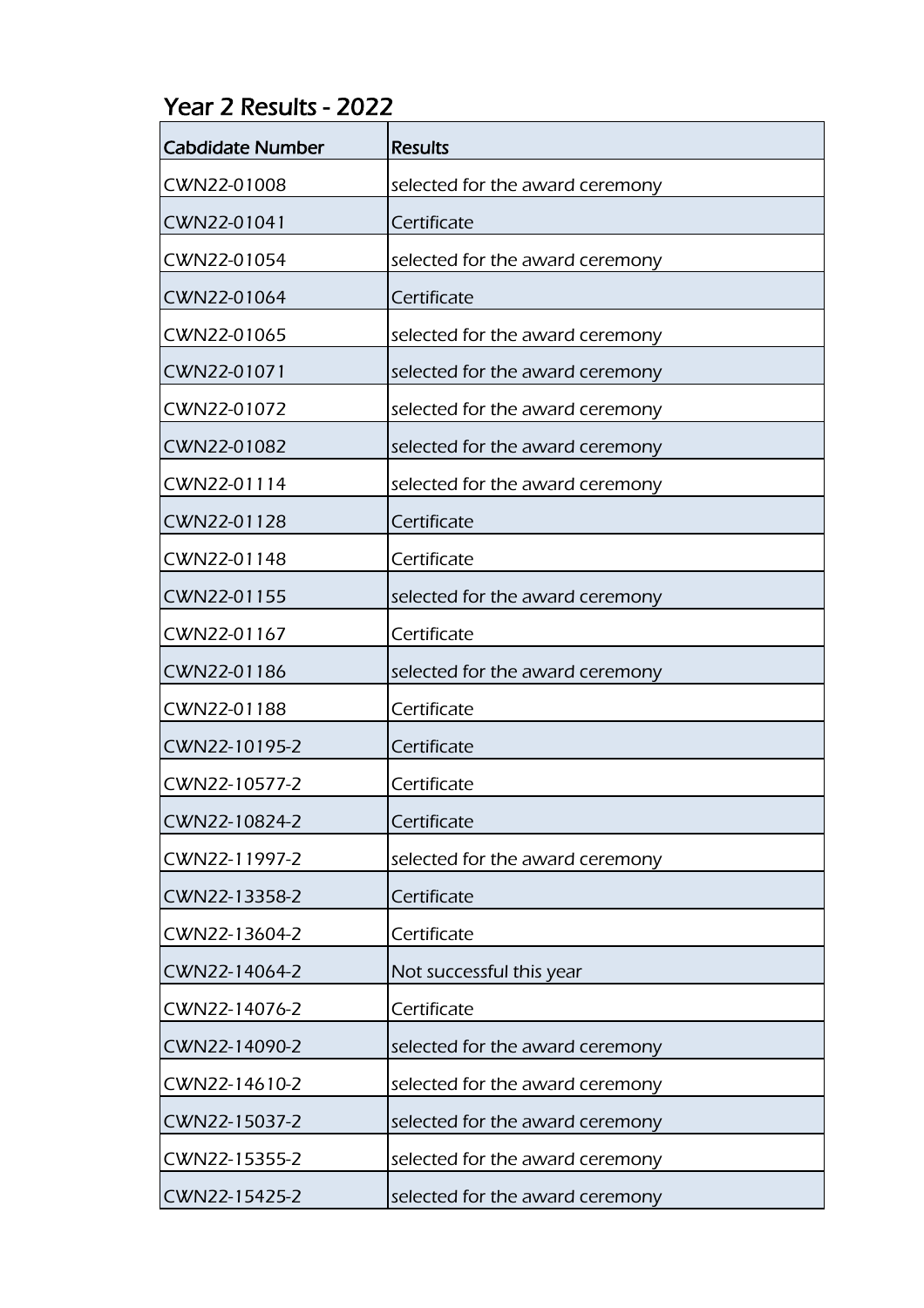| <b>Cabdidate Number</b> | <b>Results</b>                  |
|-------------------------|---------------------------------|
| CWN22-15520-2           | selected for the award ceremony |
| CWN22-15929-2           | Not successful this year        |
| CWN22-16585-2           | Certificate                     |
| CWN22-16646-2           | Not successful this year        |
| CWN22-16751-2           | Certificate                     |
| CWN22-17739-2           | selected for the award ceremony |
| CWN22-17795-2           | selected for the award ceremony |
| CWN22-18086-2           | Certificate                     |
| CWN22-19096-2           | selected for the award ceremony |
| CWN22-20041-2           | Not successful this year        |
| CWN22-20338-2           | selected for the award ceremony |
| CWN22-20410-2           | Not successful this year        |
| CWN22-20672-2           | Certificate                     |
| CWN22-20880-2           | Certificate                     |
| CWN22-21419-2           | selected for the award ceremony |
| CWN22-21762-2           | selected for the award ceremony |
| CWN22-22105-2           | selected for the award ceremony |
| CWN22-22532-2           | Not successful this year        |
| CWN22-22849-2           | Certificate                     |
| CWN22-22897-2           | selected for the award ceremony |
| CWN22-23079-2           | selected for the award ceremony |
| CWN22-23118-2           | Not successful this year        |
| CWN22-23424-2           | selected for the award ceremony |
| CWN22-23600-2           | Not successful this year        |
| CWN22-24742-2           | selected for the award ceremony |
| CWN22-25457-2           | selected for the award ceremony |
| CWN22-25545-2           | selected for the award ceremony |
| CWN22-25757-2           | selected for the award ceremony |
| CWN22-25879-2           | Certificate                     |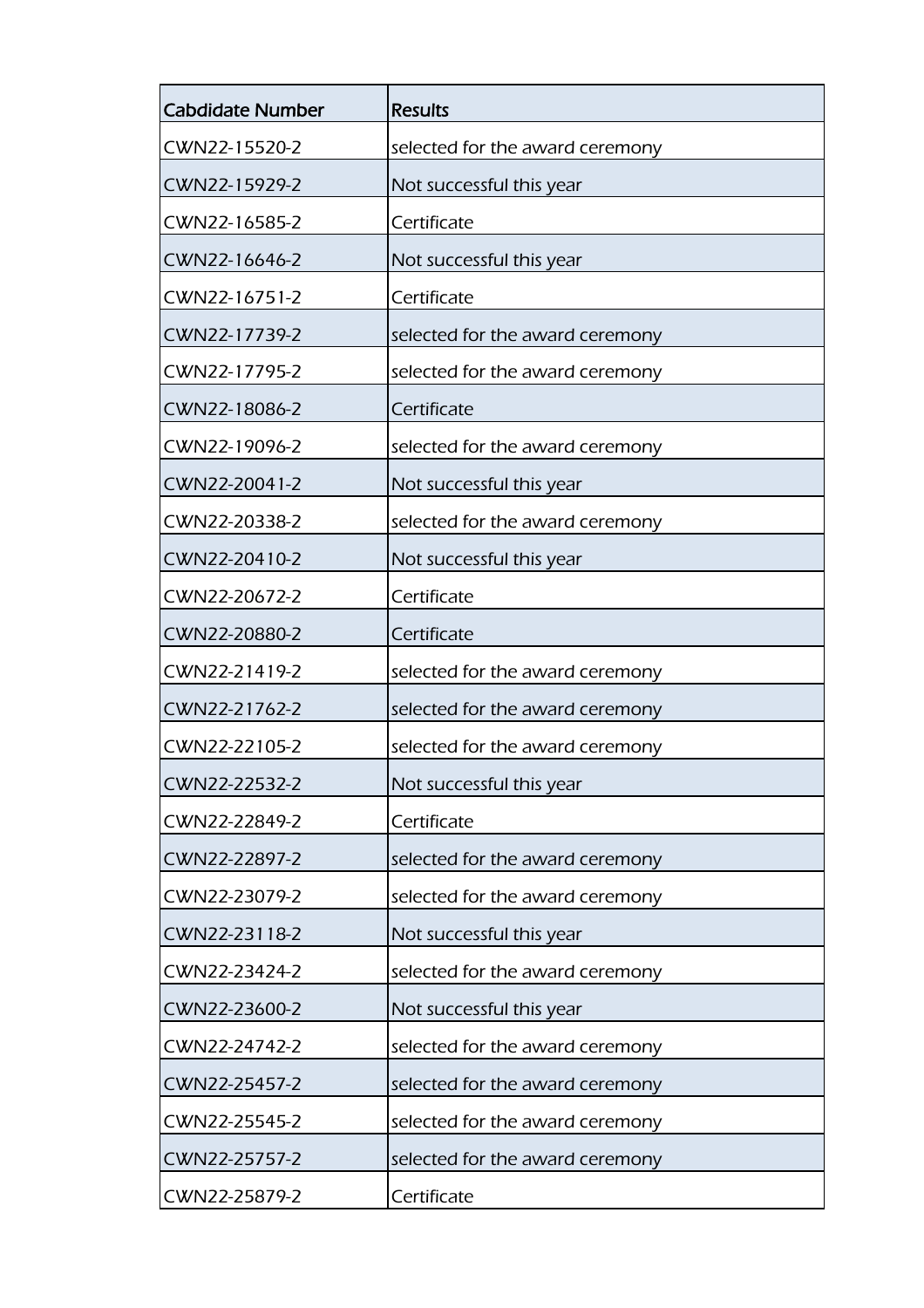| <b>Cabdidate Number</b> | <b>Results</b>                  |
|-------------------------|---------------------------------|
| CWN22-26229-2           | Not successful this year        |
| CWN22-26364-2           | selected for the award ceremony |
| CWN22-26853-2           | Not successful this year        |
| CWN22-26918-2           | selected for the award ceremony |
| CWN22-27332-2           | selected for the award ceremony |
| CWN22-27749-2           | Not successful this year        |
| CWN22-27806-2           | Certificate                     |
| CWN22-27903-2           | Certificate                     |
| CWN22-28100-2           | Certificate                     |
| CWN22-28786-2           | Certificate                     |
| CWN22-28914-2           | Certificate                     |
| CWN22-29218-2           | selected for the award ceremony |
| CWN22-29864-2           | Not successful this year        |
| CWN22-30203-2           | Certificate                     |
| CWN22-30408-2           | Certificate                     |
| CWN22-30502-2           | Not successful this year        |
| CWN22-30710-2           | Certificate                     |
| CWN22-31496-2           | selected for the award ceremony |
| CWN22-31983-2           | selected for the award ceremony |
| CWN22-32605-2           | Not successful this year        |
| CWN22-33036-2           | Certificate                     |
| CWN22-33098-2           | selected for the award ceremony |
| CWN22-33470-2           | selected for the award ceremony |
| CWN22-33682-2           | selected for the award ceremony |
| CWN22-33901-2           | selected for the award ceremony |
| CWN22-33911-2           | selected for the award ceremony |
| CWN22-33956-2           | Certificate                     |
| CWN22-34113-2           | Certificate                     |
| CWN22-34727-2           | selected for the award ceremony |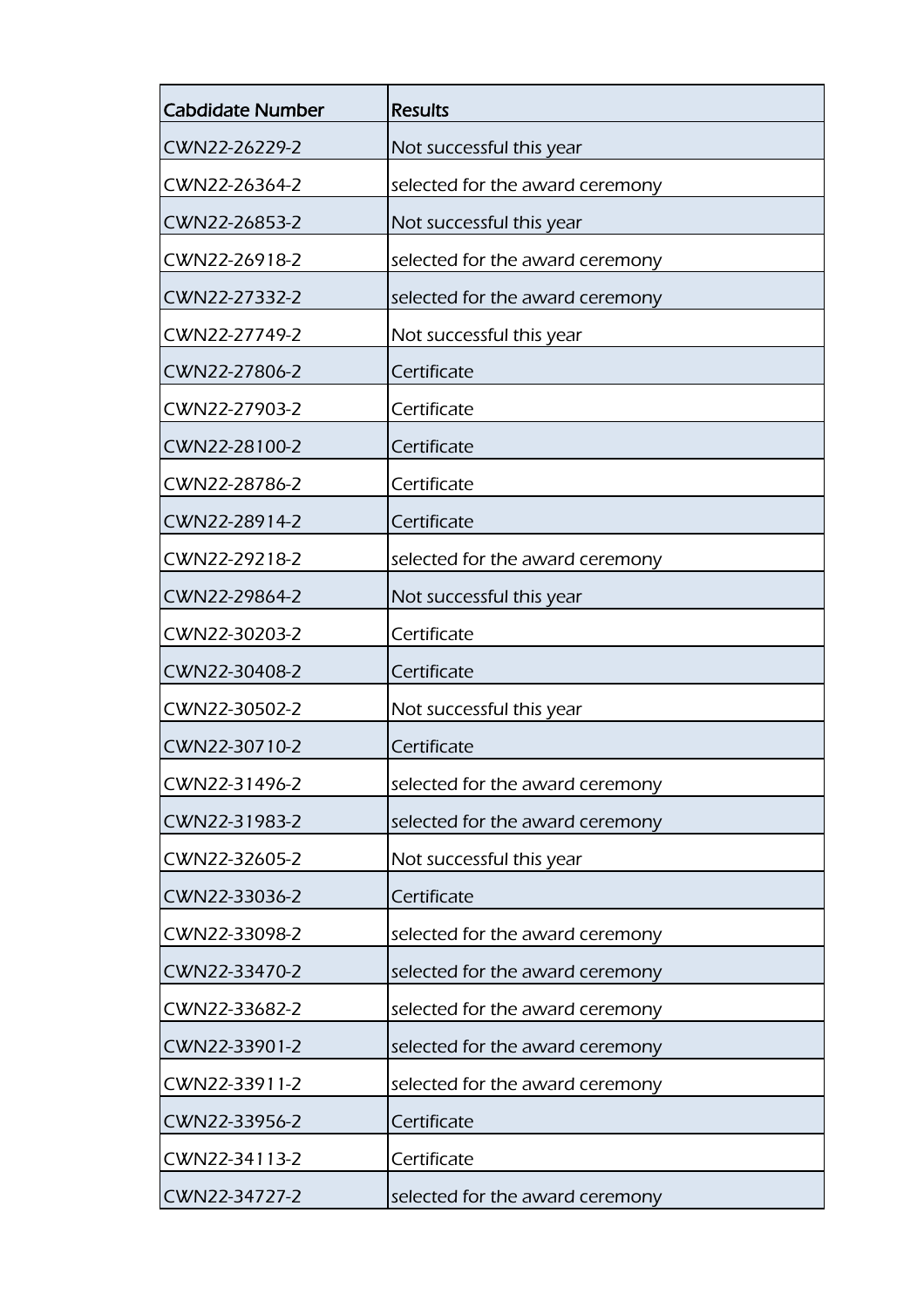| <b>Cabdidate Number</b> | <b>Results</b>                  |
|-------------------------|---------------------------------|
| CWN22-35667-2           | selected for the award ceremony |
| CWN22-35815-2           | selected for the award ceremony |
| CWN22-35981-2           | Certificate                     |
| CWN22-36189-2           | Not successful this year        |
| CWN22-36474-2           | selected for the award ceremony |
| CWN22-37291-2           | Not successful this year        |
| CWN22-37614-2           | selected for the award ceremony |
| CWN22-39211-2           | selected for the award ceremony |
| CWN22-39282-2           | Certificate                     |
| CWN22-39524-2           | selected for the award ceremony |
| CWN22-40043-2           | selected for the award ceremony |
| CWN22-40148-2           | Not successful this year        |
| CWN22-40283-2           | selected for the award ceremony |
| CWN22-40505-2           | selected for the award ceremony |
| CWN22-40610-2           | Certificate                     |
| CWN22-40745-2           | selected for the award ceremony |
| CWN22-40797-2           | Not successful this year        |
| CWN22-41035-2           | Certificate                     |
| CWN22-41594-2           | selected for the award ceremony |
| CWN22-42090-2           | selected for the award ceremony |
| CWN22-42165-2           | Certificate                     |
| CWN22-42390-2           | Certificate                     |
| CWN22-42796-2           | selected for the award ceremony |
| CWN22-43759-2           | Certificate                     |
| CWN22-44074-2           | selected for the award ceremony |
| CWN22-44166-2           | selected for the award ceremony |
| CWN22-44395-2           | Not successful this year        |
| CWN22-44708-2           | Not successful this year        |
| CWN22-45450-2           | Certificate                     |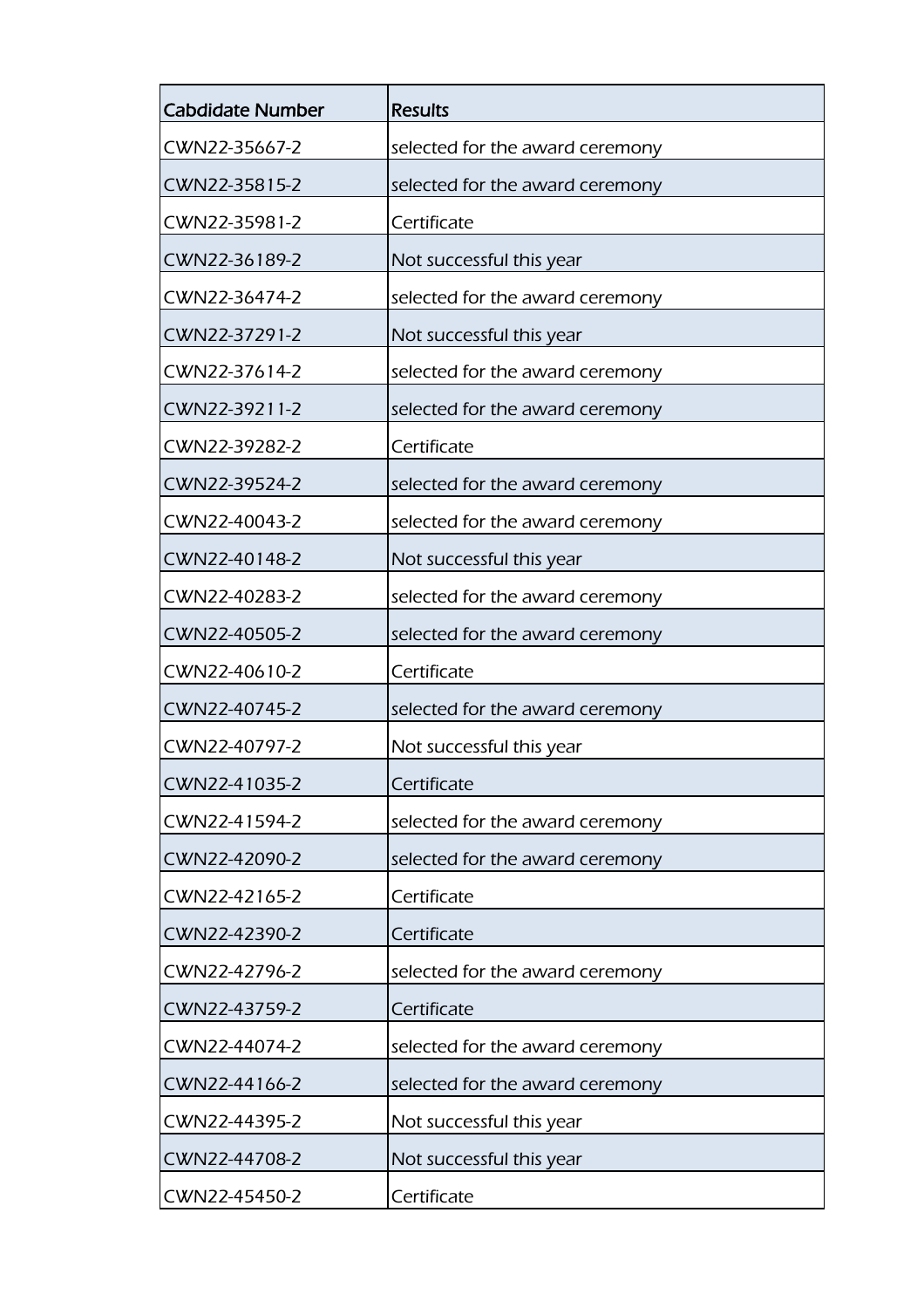| <b>Cabdidate Number</b> | <b>Results</b>                  |
|-------------------------|---------------------------------|
| CWN22-45507-2           | selected for the award ceremony |
| CWN22-45907-2           | Certificate                     |
| CWN22-45916-2           | selected for the award ceremony |
| CWN22-47219-2           | Certificate                     |
| CWN22-48329-2           | Certificate                     |
| CWN22-48362-2           | selected for the award ceremony |
| CWN22-48846-2           | selected for the award ceremony |
| CWN22-48997-2           | Not successful this year        |
| CWN22-49166-2           | Certificate                     |
| CWN22-49992-2           | Not successful this year        |
| CWN22-50237-2           | selected for the award ceremony |
| CWN22-50294-2           | selected for the award ceremony |
| CWN22-50547-2           | selected for the award ceremony |
| CWN22-50936-2           | selected for the award ceremony |
| CWN22-51107-2           | Not successful this year        |
| CWN22-5245              | Certificate                     |
| CWN22-52728-2           | selected for the award ceremony |
| CWN22-52982-2           | Not successful this year        |
| CWN22-53375-2           | Not successful this year        |
| CWN22-53539-2           | selected for the award ceremony |
| CWN22-53870-2           | Not successful this year        |
| CWN22-54278-2           | Not successful this year        |
| CWN22-54741-2           | Certificate                     |
| CWN22-54813-2           | Certificate                     |
| CWN22-55090-2           | Certificate                     |
| CWN22-55164-2           | Not successful this year        |
| CWN22-55976-2           | Certificate                     |
| CWN22-56027-2           | Certificate                     |
| CWN22-56064-2           | Not successful this year        |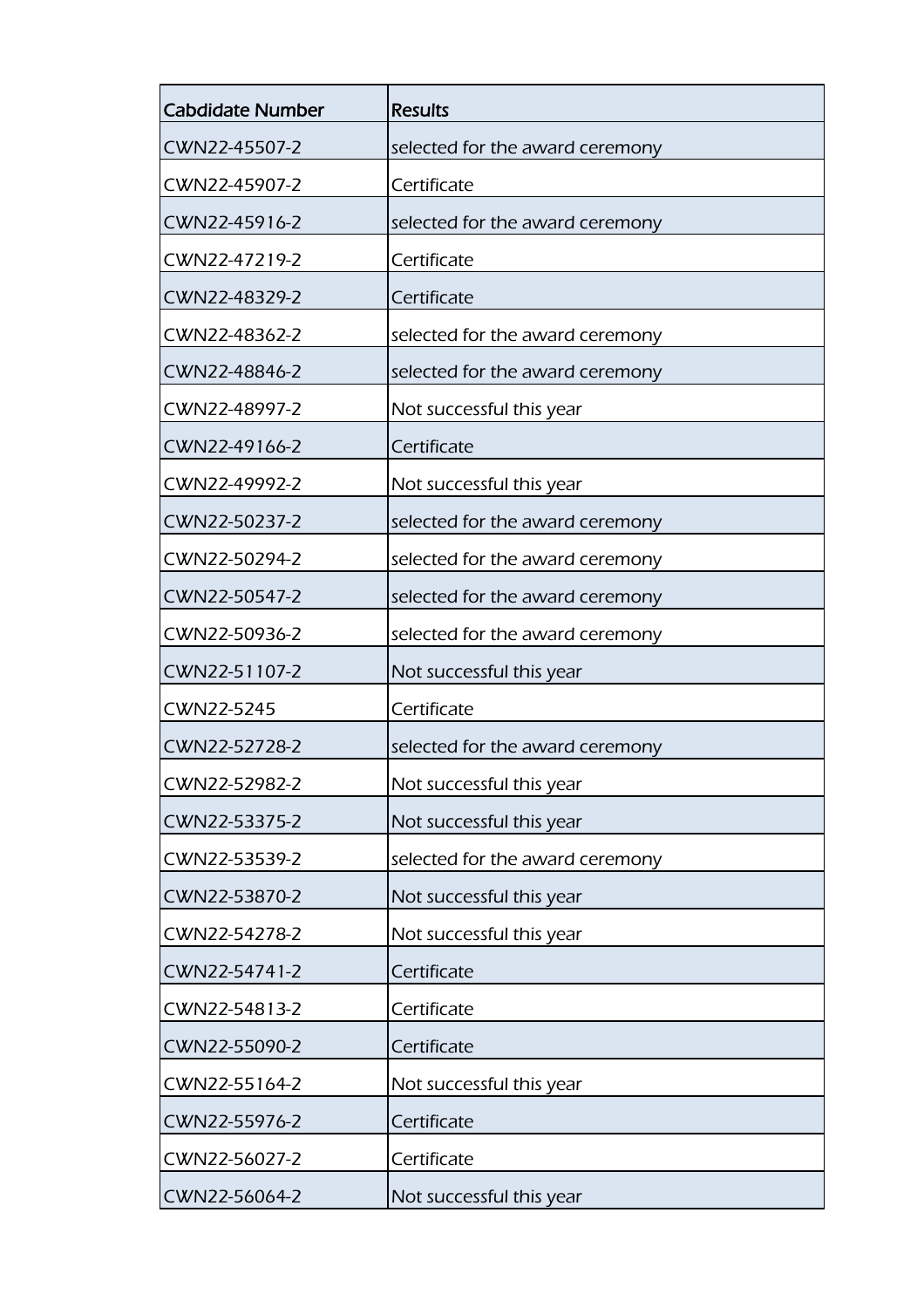| <b>Cabdidate Number</b> | <b>Results</b>                  |
|-------------------------|---------------------------------|
| CWN22-56418-2           | Certificate                     |
| CWN22-56678-2           | Certificate                     |
| CWN22-56756-2           | selected for the award ceremony |
| CWN22-57363-2           | Not successful this year        |
| CWN22-57934-2           | selected for the award ceremony |
| CWN22-58149-2           | Not successful this year        |
| CWN22-58924-2           | Certificate                     |
| CWN22-58980-2           | Certificate                     |
| CWN22-59015-2           | selected for the award ceremony |
| CWN22-59720-2           | selected for the award ceremony |
| CWN22-60163-2           | Not successful this year        |
| CWN22-60636-2           | selected for the award ceremony |
| CWN22-60801-2           | selected for the award ceremony |
| CWN22-60834-2           | selected for the award ceremony |
| CWN22-61210-2           | Not successful this year        |
| CWN22-61767-2           | Certificate                     |
| CWN22-62771-2           | Certificate                     |
| CWN22-62932-2           | Not successful this year        |
| CWN22-62973-2           | selected for the award ceremony |
| CWN22-63048-2           | Certificate                     |
| CWN22-63378-2           | selected for the award ceremony |
| CWN22-63517-2           | selected for the award ceremony |
| CWN22-64294-2           | selected for the award ceremony |
| CWN22-64333-2           | selected for the award ceremony |
| CWN22-64516-2           | Certificate                     |
| CWN22-64525-2           | selected for the award ceremony |
| CWN22-65308-2           | Certificate                     |
| CWN22-65863-2           | Certificate                     |
| CWN22-65891-2           | selected for the award ceremony |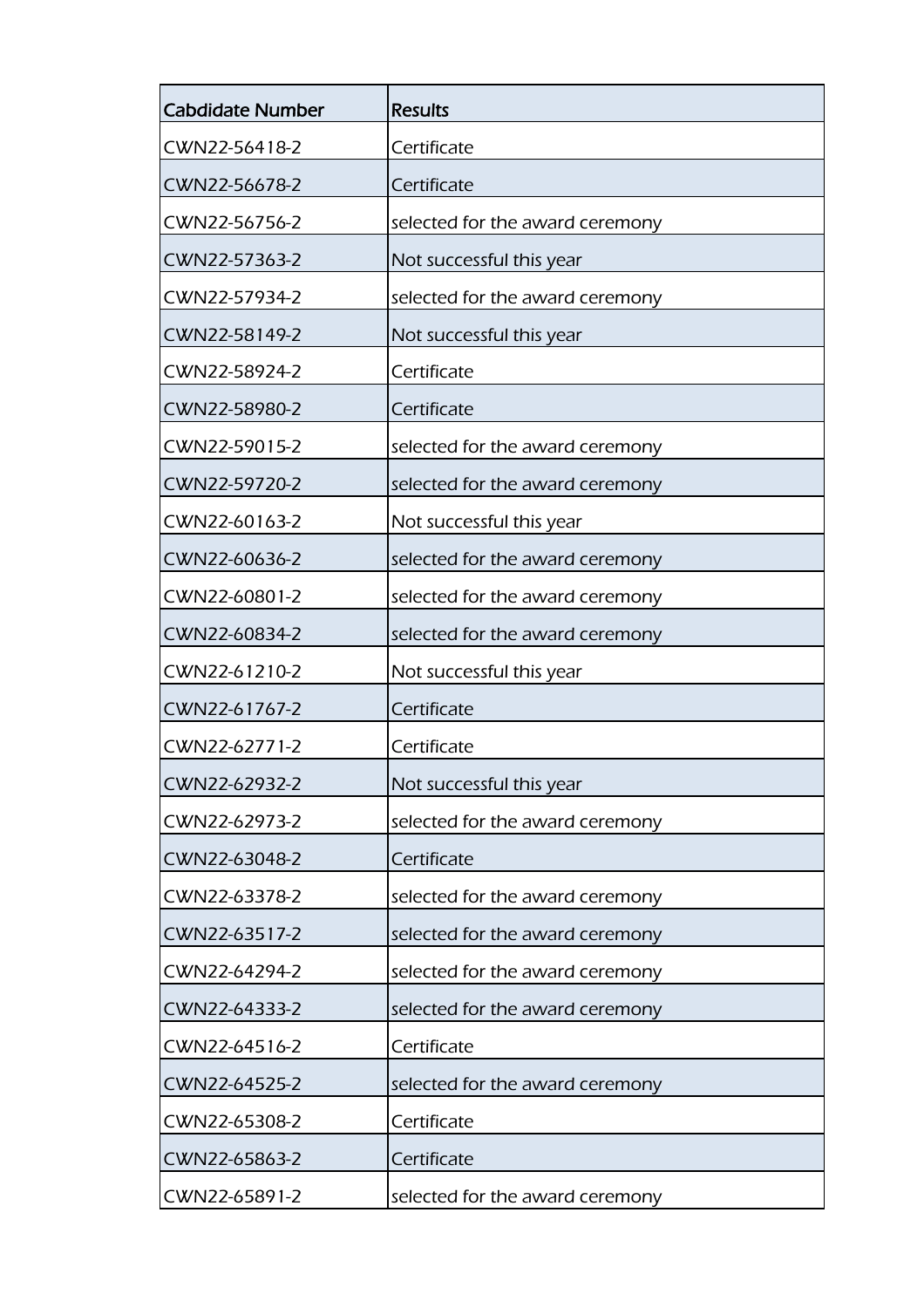| <b>Cabdidate Number</b> | <b>Results</b>                  |
|-------------------------|---------------------------------|
| CWN22-65909-2           | Certificate                     |
| CWN22-66689-2           | Not successful this year        |
| CWN22-66830-2           | selected for the award ceremony |
| CWN22-66835-2           | selected for the award ceremony |
| CWN22-66871-2           | Certificate                     |
| CWN22-67143-2           | Not successful this year        |
| CWN22-67402-2           | Certificate                     |
| CWN22-67618-2           | Certificate                     |
| CWN22-67989-2           | Not successful this year        |
| CWN22-68127-2           | Certificate                     |
| CWN22-68496-2           | selected for the award ceremony |
| CWN22-68573-2           | selected for the award ceremony |
| CWN22-68764-2           | Not successful this year        |
| CWN22-69150-2           | Certificate                     |
| CWN22-69481-2           | Not successful this year        |
| CWN22-69483-2           | Certificate                     |
| CWN22-69647-2           | Not successful this year        |
| CWN22-69830-2           | selected for the award ceremony |
| CWN22-69910-2           | selected for the award ceremony |
| CWN22-70022-2           | selected for the award ceremony |
| CWN22-70439-2           | Not successful this year        |
| CWN22-70538-2           | Not successful this year        |
| CWN22-70683-2           | Not successful this year        |
| CWN22-70801-2           | Certificate                     |
| CWN22-71617-2           | selected for the award ceremony |
| CWN22-71919-2           | selected for the award ceremony |
| CWN22-71968-2           | selected for the award ceremony |
| CWN22-72037-2           | selected for the award ceremony |
| CWN22-73294-2           | selected for the award ceremony |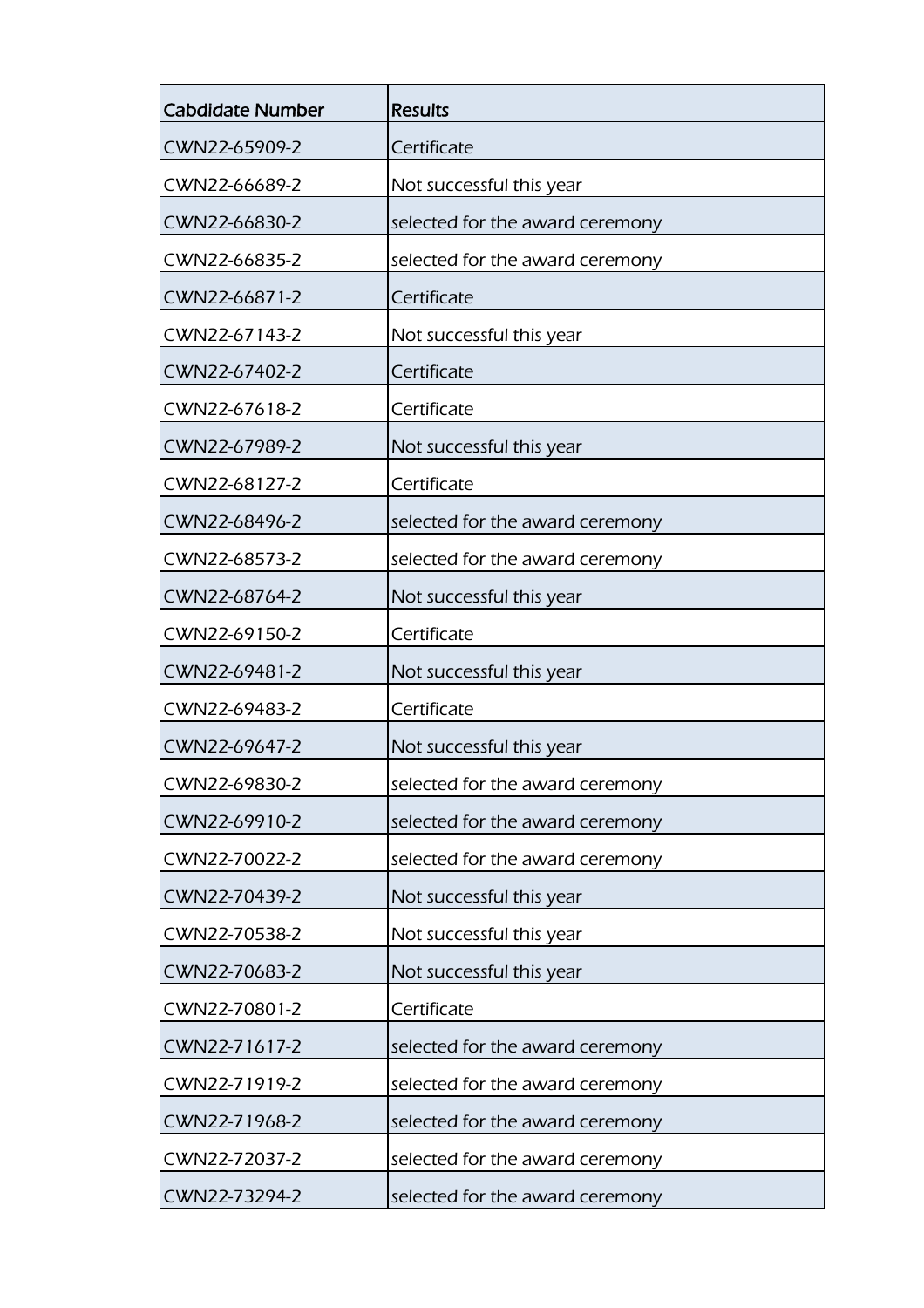| <b>Cabdidate Number</b> | <b>Results</b>                  |
|-------------------------|---------------------------------|
| CWN22-73461-2           | Certificate                     |
| CWN22-74461-2           | Certificate                     |
| CWN22-74808-2           | selected for the award ceremony |
| CWN22-74824-2           | Certificate                     |
| CWN22-74936-2           | selected for the award ceremony |
| CWN22-75092-2           | selected for the award ceremony |
| CWN22-75647-2           | selected for the award ceremony |
| CWN22-76467-2           | selected for the award ceremony |
| CWN22-76649-2           | selected for the award ceremony |
| CWN22-76934-2           | Not successful this year        |
| CWN22-77044-2           | Certificate                     |
| CWN22-77093-2           | selected for the award ceremony |
| CWN22-77851-2           | selected for the award ceremony |
| CWN22-78027-2           | Not successful this year        |
| CWN22-78093-2           | Certificate                     |
| CWN22-78472-2           | selected for the award ceremony |
| CWN22-78743-2           | selected for the award ceremony |
| CWN22-78780-2           | selected for the award ceremony |
| CWN22-78878-2           | Certificate                     |
| CWN22-78919-2           | selected for the award ceremony |
| CWN22-79318-2           | selected for the award ceremony |
| CWN22-80090-2           | Certificate                     |
| CWN22-80868-2           | Certificate                     |
| CWN22-80945-2           | selected for the award ceremony |
| CWN22-81010-2           | selected for the award ceremony |
| CWN22-81183-2           | Certificate                     |
| CWN22-81220-2           | Not successful this year        |
| CWN22-81783-2           | Certificate                     |
| CWN22-81803-2           | Certificate                     |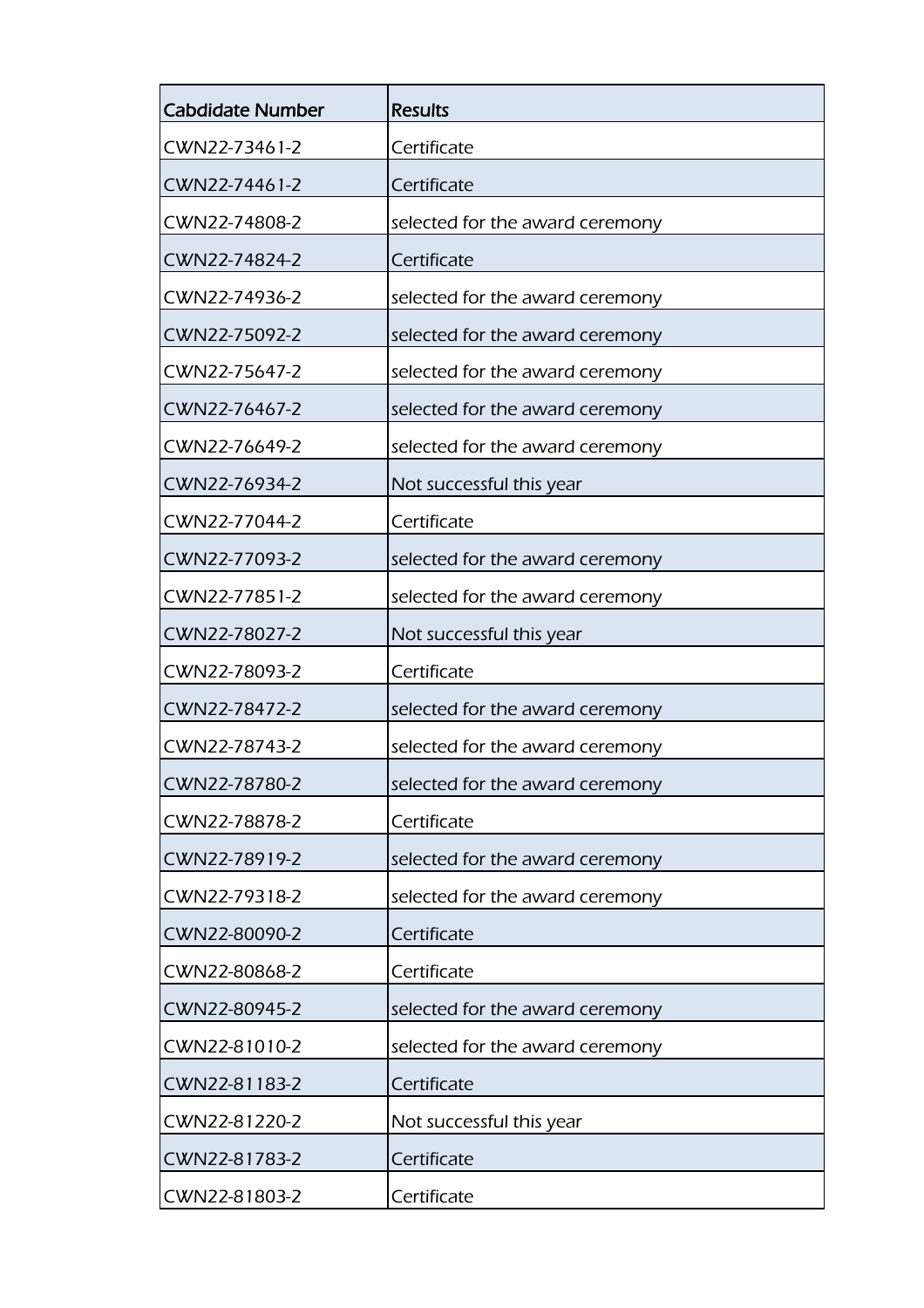| <b>Cabdidate Number</b> | <b>Results</b>                  |
|-------------------------|---------------------------------|
| CWN22-81977-2           | selected for the award ceremony |
| CWN22-82192-2           | selected for the award ceremony |
| CWN22-82444-2           | Not successful this year        |
| CWN22-82605-2           | Not successful this year        |
| CWN22-83677-2           | selected for the award ceremony |
| CWN22-83827-6           | Not successful this year        |
| CWN22-83883-2           | Not successful this year        |
| CWN22-84007-2           | Certificate                     |
| CWN22-84464-2           | selected for the award ceremony |
| CWN22-84565-2           | Certificate                     |
| CWN22-85659-2           | selected for the award ceremony |
| CWN22-86022-2           | Not successful this year        |
| CWN22-86174-2           | Not successful this year        |
| CWN22-87036-2           | Certificate                     |
| CWN22-87182-2           | Not successful this year        |
| CWN22-87963-2           | selected for the award ceremony |
| CWN22-88288-2           | Certificate                     |
| CWN22-88951-2           | selected for the award ceremony |
| CWN22-89375-2           | Certificate                     |
| CWN22-90139-2           | Certificate                     |
| CWN22-90468-2           | selected for the award ceremony |
| CWN22-90766-2           | selected for the award ceremony |
| CWN22-91194-2           | Certificate                     |
| CWN22-91293-2           | Not successful this year        |
| CWN22-91956-2           | Certificate                     |
| CWN22-92169-2           | Certificate                     |
| CWN22-92327-2           | Not successful this year        |
| CWN22-92431-2           | Not successful this year        |
| CWN22-92519-2           | Certificate                     |